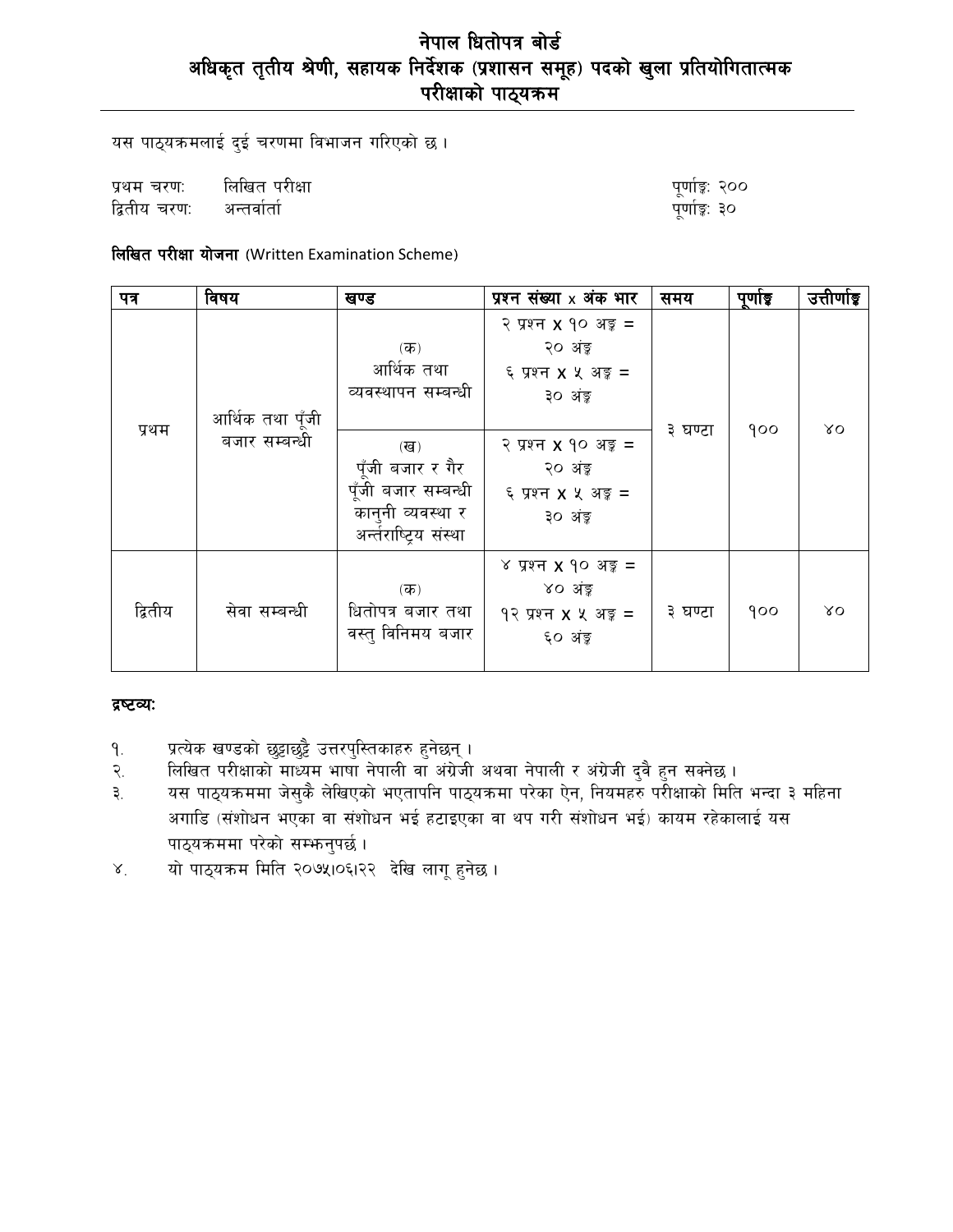#### प्रथम पत्र

## खण्ड (क) आर्थिक तथा व्यवस्थापन सम्बन्धी

अंङ्क: ५०

- आर्थिक उदारीकरण तथा विश्वव्यापिकरण *र नेपालको अर्थतन्त्रमा यसको प्रभाव ।* ۹.
- नेपालको आर्थिक अवस्था । २.
- आर्थिक परिसूचकहरुः आर्थिक बृद्धि मुद्रास्फिति, सरकारी वित्त, मौद्रिक तथा बैकिङ्ग, बाह्य व्यापार तथा ₹. भक्तानी ।
- नेपालको मौद्रिक, औद्योगिक तथा वित्त नीति ।  $X^{\dagger}$
- वित्तिय प्रणाली तथा वित्तिय बजार। ५.
- व्यवस्थापनको अवधारणा तथा कार्यहरु । ६.
- मानव संशाधन प्रणालीको अवधारणा तथा महत्व ।  $\mathcal{O}_{\mathcal{L}}$
- संगठनात्मक योजना तथा निर्णय: योजना तथा निर्णयका तत्वहरु, निर्णय प्रकृया । ζ.
- संगठन: संगठनका आधारभू तत्वहरु, संगठनात्मक संरचना तथा ढाँचा । ९.
- नेतृत्वः भूमिका, व्यवस्थापक तथा नेतृत्व (Manager and Leader), नेतृत्वको समसामयिक मुद्दाहरु (Issues).  $90.$
- नियन्त्रण प्रकुयाः नियन्त्रणका तत्वहरु, नियन्त्रणको प्रकृती, प्रभावकारी नियन्त्रणका विशेषताहरु ।  $99.$
- संचार तथा समन्वयः अवधारणा, अर्न्तव्यक्तिगत संचार (Interpersonal Communication), संगठनात्मक संचार  $92.$
- कर्मचारी उत्प्रेरणा तथा कार्यसम्पादन: उत्प्रेरणाको प्रकृती,उत्प्रेरणाको समसामयिक सिद्धान्तहरु, उत्प्रेरणा सम्बन्धी  $93.$ मुद्दाहरु (Issues).
- रणनीतिक व्यवस्थापन प्रकुया: रणनीतिक व्यवस्थापनको महत्व, रणनीतिक व्यवस्थापन प्रकुया, संगठनात्मक  $98.$ रणनीतिका प्रकारहरु ।
- संसदको अर्थ तथा लेखा समिति 94.
- योजनावद्ध आर्थिक विकास।  $9\xi$ .
- $99$ PPP Model
- सार्वजनिक संस्थानको अवधारणा ।  $95.$
- विकेन्द्रीकरण  $98.$
- नेपालको संविधानमा आर्थिक कार्यप्रणाली । २०.
- नेपालको केन्द्रीय प्रशासन । २१.

## खण्ड (ख) पुँजी बजार र गैर पुँजी बजारको कानुनी व्यवस्था र अर्न्तराष्ट्रिय संस्था

#### अंङ्क: ५०

- International Organization of Securities Commission (IOSCO) बारे जानकारी। ۹.
- २. International Securities Identification Number (ISIN) तथा Association of National Numbering Agencies (ANNA) बारे जानकारी।
- ३. APG & FATF
- धितोपत्र सम्बन्धी ऐन, २०६३, वस्तु विनिमय बजार सम्बन्धी ऐन, २०७४ ।  $X^{\dagger}$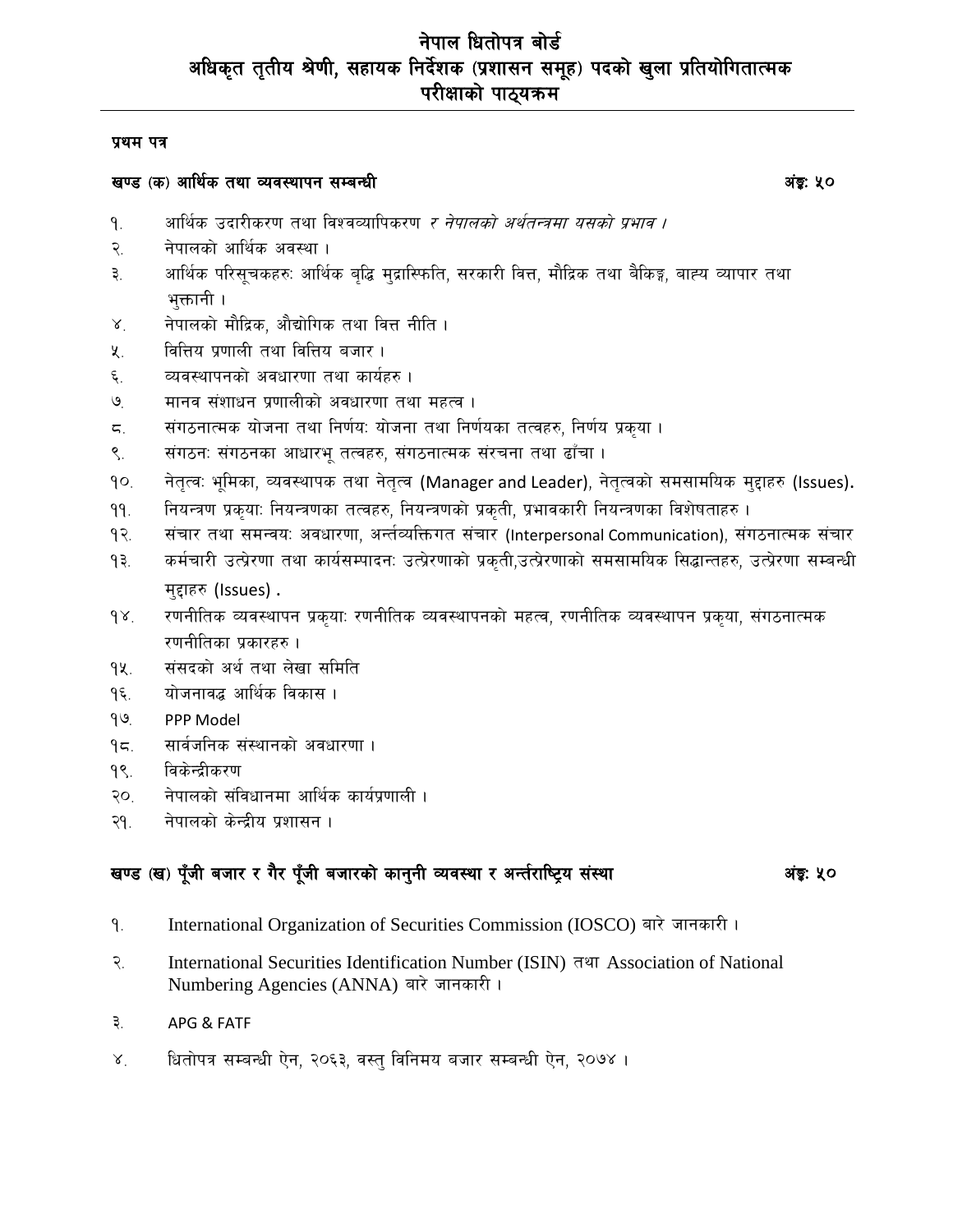# नेपाल धितोपत्र बोर्ड अधिकृत तृतीय श्रेणी, सहायक निर्देशक (प्रशासन समूह) पदको खुला प्रतियोगितात्मक परीक्षाको पाठ्यक्रम

- सरकारी ऋणपत्र दोश्रो बजार व्यवस्थापन नियमावली, २०६२; धितोपत्र बजार संचालन नियमावली, २०६४;  $x_{1}$ धितोपत्र व्यवसायी (धितोपत्र दलाल, धितोपत्र व्यापारी तथा बजार निर्माता) नियमावली, २०६४: नेपाल धितोपत्र बोर्ड नियमावली, २०६४; धितोपत्र व्यवसायी (मर्चेन्ट बैंकर) नियमावली, २०६४; धितोपत्रको केन्द्रीय निक्षेप सेवा नियमावली, २०६७; सामहिक लगानी कोष नियमावली, २०६७ तथा क्रेडिट रेटिङ्ग नियमावली, २०६८, धितोपत्र दर्ता तथा निष्काशन नियमावली, २०७३, वस्त विनिमय बजार सम्बन्धी नियमावली, २०७४, नेपाल धितोपत्र बोर्डको आर्थिक प्रशासन सम्बन्धी नियमावली, २०६६, कर्मचारी सेवाशर्त नियमावली, तथा नेपाल धितोपत्र बोर्ड सार्वजनिक खरीद सम्बन्धी नियमावली, २०६६ ।
- ६. सरकारी ऋणपत्र दोश्रो बजार व्यवस्थापन विनियमावली, २०६२, ओटिसी (ओभर द काउन्टर) बजार सञ्चालन विनीयमावली, २०६५; धितोपत्र बजारको सदस्यता तथा कारोवार विनियमावली, २०५५; धितोपत्र बजारको सुचिकरण विनियमावली, २०५३; धितोपत्रको केन्द्रीय निक्षेप सेवा विनियमावली, २०६८ तथा धितोपत्र कारोवार राफसाफ तथा फछर्यौट विनियमावली, २०७० ।
- लगानी व्यवस्थापन (पोर्टफोलियो म्यानेजमेन्ट) सम्बन्धी निर्देशिका, २०६७, सामुहिक लगानी कोष निर्देशिका, ৩ २०६९, धितोपत्र निष्काशन तथा बाँडफाँड निर्देशिका, २०७४, सुचीकृत संगठित संस्थाहरुको संस्थागत सुशासन सम्बन्धी निर्देशिका, २०७४, धितोपत्र सार्वजनिक निष्काशनको केन्द्रीकृत विद्युतीय सेवा कार्य संचालन निर्देशिका, २०७४ तथा सम्पत्ति शद्धिकरण तथा आतंककारी कियाकलापमा वित्तीय लगानी निवारण निर्देशिका, २०७४ ।
- कम्पनी ऐन. २०६३. नेपाल राष्ट्र बैंक ऐन. २०५८ बैंक तथा वित्तिय संस्था सम्बन्धी ऐन.२०६३ तथा बीमा  $\overline{a}$ . ऐन.२०४९
- करार ऐन, २०५६, आयकर ऐन, २०५८ तथा आयकर नियमावली, २०५९ । ९.
- बैकिङ्ग कसर तथा सजाय ऐन, २०६४  $90.$
- कर्मचारी संचय कोष ऐन, २०१९  $99.$
- नागरिक लगानी कोष ऐन, २०४७  $92.$
- दामासाही सम्बन्धी ऐन, २०६३  $93.$
- विदेशी विनिमय (नियमित गर्ने) ऐन, २०१९  $\gamma$
- 94. औद्योगिक व्यवसाय ऐन, २०७३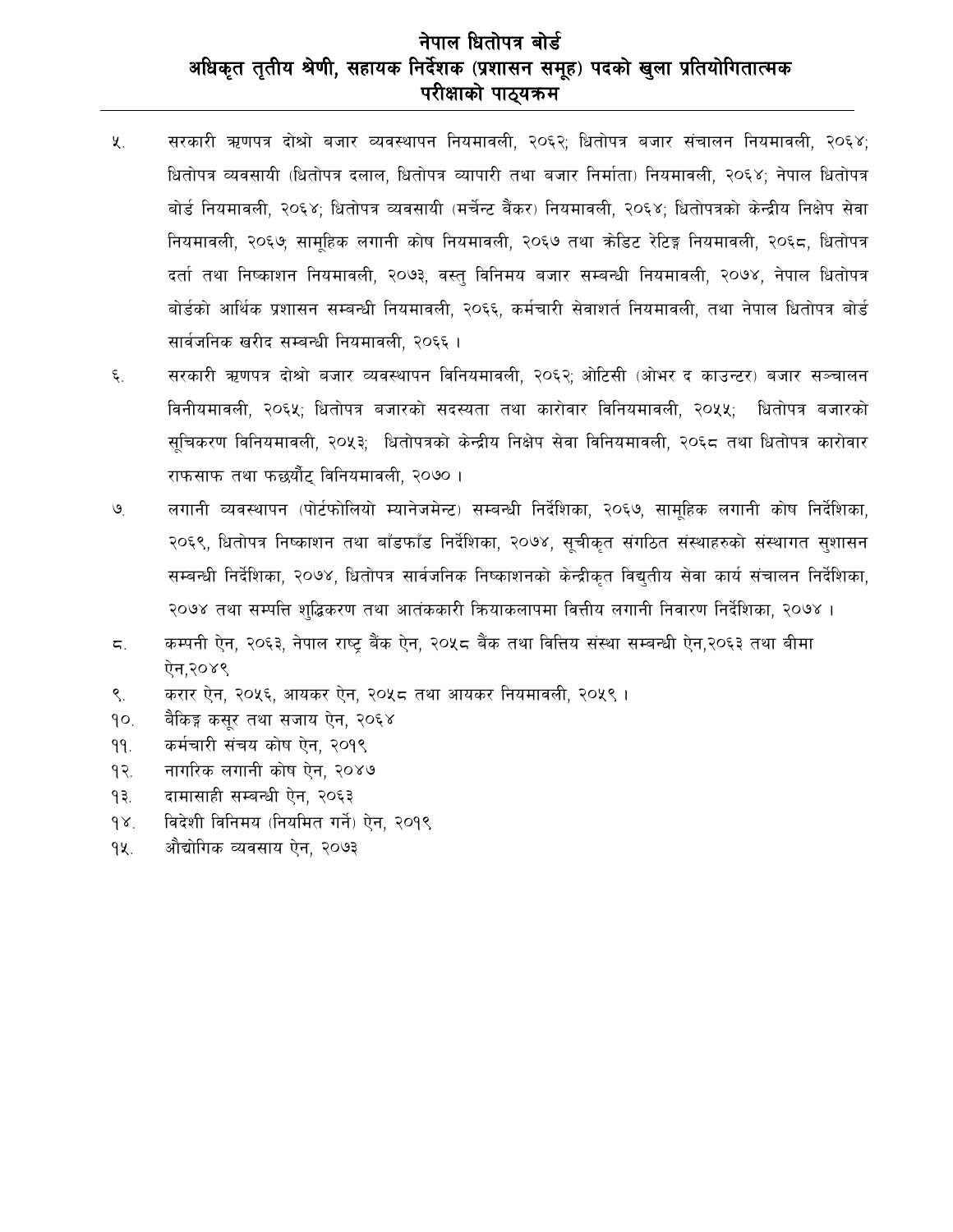# नेपाल धितोपत्र बोर्ड अधिकृत तृतीय श्रेणी, सहायक निर्देशक (प्रशासन समूह) पदको खुला प्रतियोगितात्मक परीक्षाको पाठ्यक्रम

# द्वितीय पत्र

## खण्ड (क) धितोपत्र बजार तथा वस्तु विनिमय बजार

अंङ्क: १००

- धितोपत्र बजारको उद्देश्य तथा कार्यहरु । ۹.
- नेपालमा धितोपत्र बजारको विकासक्रम । २.
- नेपालको अर्थतन्त्रमा धितोपत्र बजारको भूमिका ।  $\vec{r}$
- नेपाल धितोपत्र बोर्ड तथा बोर्डको काम, कर्तव्य तथा अधिकारहरु ।  $\lambda$
- $x_{\cdot}$ प्राथमिक बजार र दोश्रो बजारको विकासक्रम, समस्या, चुनौती ।
- वैकल्पिक लगानी कोष (private equity, venture capital) को अवधारणा । ६.
- वस्त् विनियम बजारको वर्तमान अवस्था र चुनौतीहरु  $\mathcal{O}_{\mathcal{L}}$
- वस्तु बजारका व्यवसायीहरुको काम, कर्तव्य र अधिकार । ζ.
- धितोपत्र बिनिमय बजार (Stock Exchange) को काम, कर्तव्य तथा अधिकारहरु ।  $\mathcal{S}_{\cdot}$
- धितोपत्रको केन्द्रीय निक्षेप कम्पनी (Central Depository Company) तथा निक्षेप सदस्य (Depository  $90.$ Participant) हरुको काम, कर्तव्य ।
- धितोपत्र दलाल, धितोपत्र व्यापारी तथा बजार निर्माताको काम, कर्तव्य ।  $99.$
- निष्काशन तथा बिक्री प्रवन्धक (Issue Manager), शेयर रजिष्ट्रार, लगानी व्यवस्थापक (  $92.$ Portfolio Manager), धितोपत्र प्रत्याभूतिकर्ता (Underwriter) तथा क्रेडिट रेटिङ्ग कम्पनीको काम कर्तव्य ।
- धितोपत्र बिनिमय बजार (Stock Exchange), धितोपत्रको केन्द्रीय निक्षेप कम्पनी तथा धितोपत्र व्यवसायी (  $93.$ मर्चेन्ट बैंकर, योजना व्यवस्थापक, धितोपत्र दलाल) संस्थाहरु स्थापना सम्बन्धी कान्नी व्यवस्थाहरु ।
- धितोपत्र व्यवसायीलाई अनुमतिपत्र प्रदान गर्ने सम्बन्धी व्यवस्था।  $98.$
- धितोपत्र बजार तथा व्यवसायीहरुको स्थलगत तथा गैरस्थलगत सपरीवेक्षण सम्बन्धी व्यवस्था । 92.
- धितोपत्र खरीद बिकी कारोवार प्रणाली।  $9\xi$ .
- धितोपत्र कारोवारको राफसाफ तथा फछर्यौट सम्बन्धी व्यवस्था।  $99<sub>1</sub>$
- धितोपत्रको बजार मूल्य निर्धारण प्रकृया ।  $95.$
- धितोपत्र निष्काशन गर्ने संगठित संस्थाको विवरणपत्र स्वीकृती सम्बन्धी व्यवस्थाहरु ।  $9$ .
- धितोपत्रको सार्वजनिक निष्काशन र धितोपत्र बाँडफाँट सम्बन्धी व्यवस्था तथा प्रकृया ।  $20<sub>1</sub>$
- धितोपत्रको सुचिकरणको उद्देश्य तथा सुचिकरण सम्बन्धी व्यवस्थाहरु ।  $-9.$
- सामहिक लगानी कोषको महत्व तथा कोष स्थापना सम्बन्धी व्यवस्थाहरु । २२.